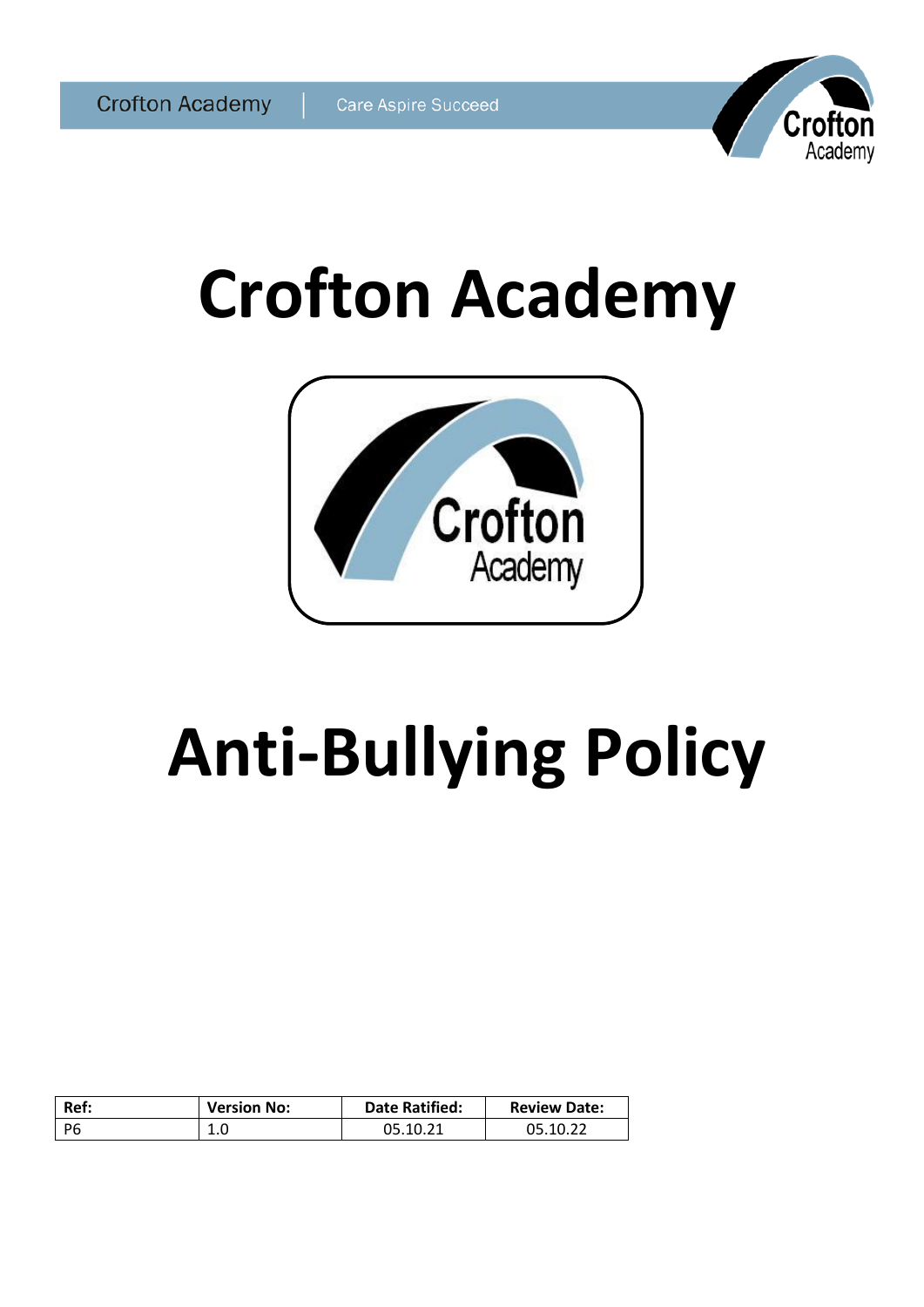**Crofton Academy** 



At Crofton Academy any type of bullying is always unacceptable and the school will respond quickly to concerns and will take appropriate action, where necessary. We believe the whole school community has a shared responsibility in addressing the prevention of bullying and intervention. At Crofton Academy, we believe that it is our duty to "safeguard and promote the welfare of pupils" as we want our pupils to stay safe and feel safe enabling them to make a positive contribution to the school community.

Acceptable behaviour and discipline is clearly set out in the school behavioural policy. We encourage good behaviour and respect for others on the part of pupils and, in particular, through the prevention of all forms of bullying amongst pupils.

#### **Definition of Bullying**

"Behaviour by an individual or group, *repeated over time*, that intentionally hurts another individual or group either physically or emotionally".

DFE "Preventing and Tackling Bullying" 2013

We work closely with our pupils to foster a common understanding of what constitutes bullying through regular assemblies, within the curriculum and through the promotion of anti-bullying week.

#### **Types of Bullying – (Full detailsin the Appendix)**

Bullying can take two different forms and is carried out in several different ways

Direct:

- Physical
- Verbal
- Non-verbal

Indirect:

Cyber bullying

Bullying may be carried out for a variety of reasons - all of which are totally unacceptable

- Appearance
- Ability
- Health
- Family or home circumstances e.g. looked after children or young carers
- Social class
- Race, religion, culture
- Disability/SEN
- Homophobic, Biphobic, Transphobic (HBT)
- Sexist, sexual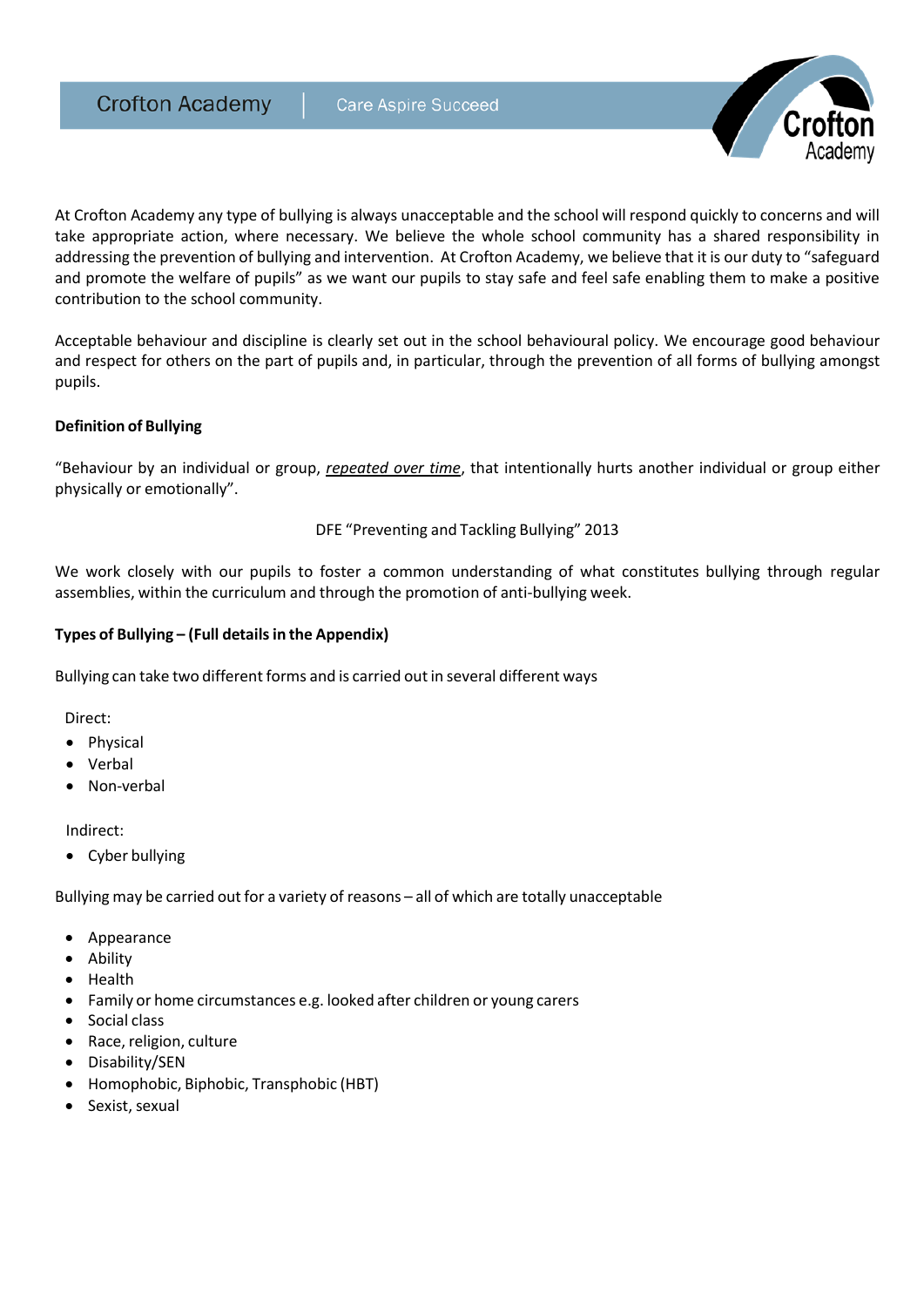

# **Responsibilities – (Full detailsin Appendix)**

Different sections of the school community have different responsibilities.

- Mr Pool and Mrs Rowe are responsible for the welfare of allpupils and all serious incidents will be passed on to them.
- Year Leaders are responsible forthe immediate welfare of their designated year group.
- All staff have a responsibility to be a good role model within the community, to be the eyes and ears of the school and to take the issue of bullying seriously.
- Pupils have a responsibility to report any bullying incidents and have a duty not to bully.
- Parents have a responsibility to listen, inform, not to rush to judgements and work with us.

Preventative strategies within school include:

- Anti-bullying awareness raising key issues through assemblies, the curriculum and pastoral care.
- Participation in Anti-Bullying week.
- Behaviour rules, code of conduct, rewards/sanctions.
- Supervision by staff.
- Support programmes for vulnerable pupils.

Procedures for how the school responds to bullying:

- All reports of bullying will be addressed quickly and our priority will be to support those being bullied and to stop the bullying.
- The school takes responsibility to assess the seriousness of the bullying and to determine the appropriate action that should be taken.
- We will work to help and support those responsible for the bullying to understand the impact of bullying and to change their behaviour.
- The Academy will determine the appropriate response in line with our behaviour policy and will involve parents/carers where appropriate.
- Bullying behaviour is recorded by Year Leaders.

Parents/Carers – (List of signs and symptoms in the Appendix)

- Parent/Carer role is to share concerns as soon as possible.
- To work in partnership with the school.
- If as a Parent/Carer you don't feel that your concern has been handled satisfactorily, pleasecontact Mr Pool or Mrs Rowe.

# **Useful links**

DfE Advice for parents and carers on Cyberbullying: [https://www.gov.uk/government/publications/preventing-and](https://www.gov.uk/government/publications/preventing-and-tackling-bullying)[tackling-bullying](https://www.gov.uk/government/publications/preventing-and-tackling-bullying)

Childline[: https://www.childline.org.uk](https://www.childline.org.uk/) NSPCC preventing bullying and cyber bullying <https://www.nspcc.org.uk/preventing-abuse/child-abuse-and-neglect/bullying-and-cyberbullying/>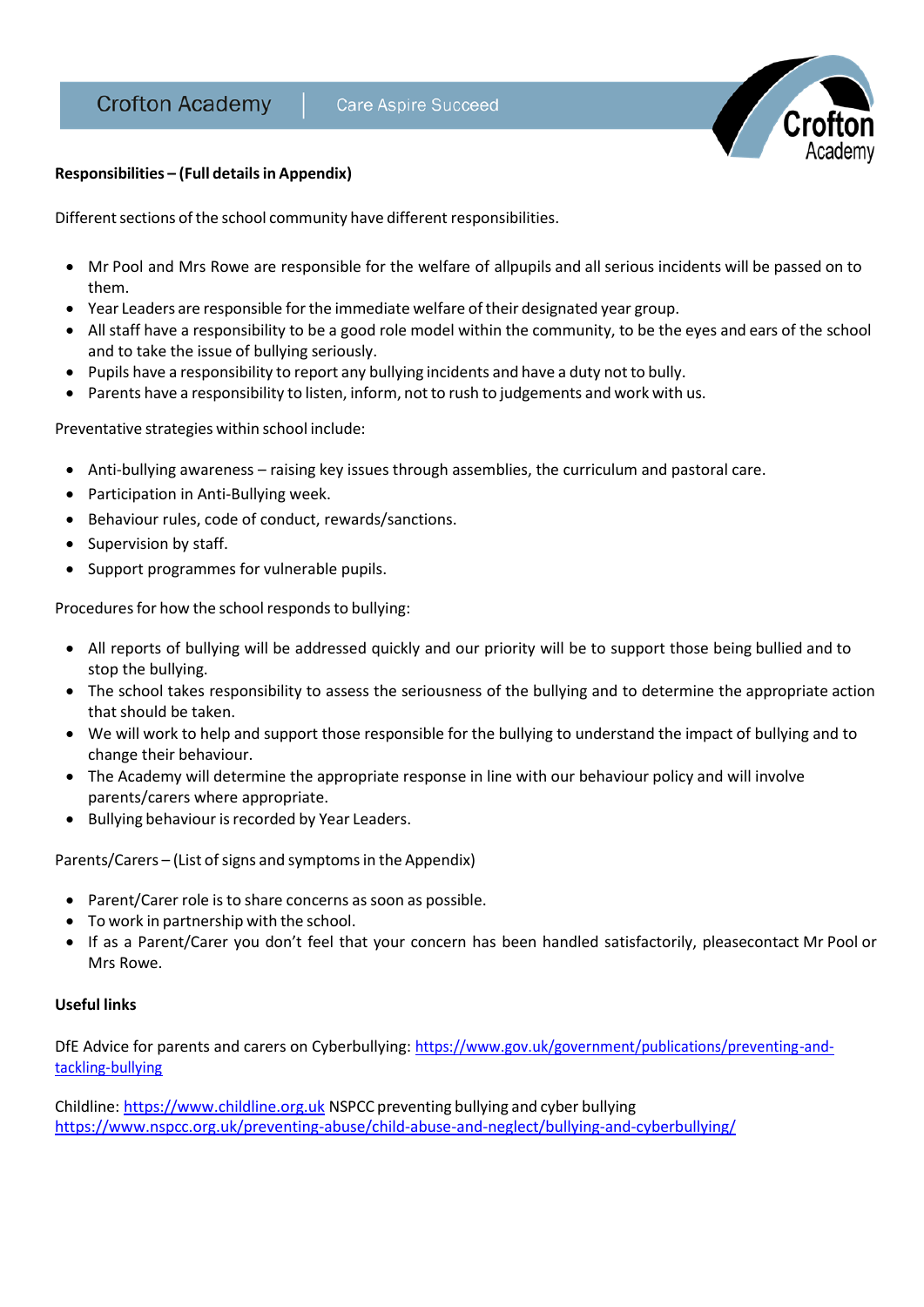

# **APPENDIX**

### **Types of Bullying**

- Physical assault against a person or group because of some perceived physical, economic, sexual, intellectual, cultural or racial difference.
- Derogatory name calling of an insulting and/or personal nature.
- Verbal abuse and threats.
- Demanding money, material goods or favours by means of threat or force.
- Ridiculing an individual because of physical, economic, sexual, intellectual, cultural or racialdifference.
- Graffiti designed to intimidate or embarrass.
- Incitement of others to commit acts of bullying.
- Racist,sexist, homophobic, biphobic and transphobic behaviour.
- It may involve the use of mobile phones or the internet.
- Deliberate exclusion or isolation of an individual or a group.

#### **Whatis Cyber Bullying?**

Cyber bullying is when a person, or a group of people, uses the internet, mobile phones or other digitaltechnologies to threaten, tease or abuse someone. This is not tolerated at this school.

There are lots of ways cyber bullies can target someone, some of which may be:

• Email

Sending abusive emails to someone, or to a group of people, who may then join in the bullying.Sending inappropriate videos and other content or computer viruses by email.

- Instant messaging and chatrooms Using instant messaging and chat roomsto send threatening or abusive messagesto someoneand asking others to join in. Using another person's account to send abusive messages to others, without their permission.
- Social networking sites
	- Creating fake profiles for people or leaving abusive messages on existing profiles for others to see.
- Mobile phone Sending abusive text, video or photo messages as well as sharing videos of physical attacks onindividuals (happy slapping or blue jacking etc)
- Abusing personal information Posting photos, personal information or fake comments and blogs on websites where they canbe seen by anyone without your permission.

#### **Signs and Symptoms**

A child may indicate, by signs or behaviour, that they are being bullied. Adults should be aware of these possible signs and should investigate if a child:

- Is frightened of walking to or from school.
- Doesn't want to go on the school/public bus.
- Begs to be driven to school.
- Changes their usual routine.
- Is unwilling to go to school (school phobic).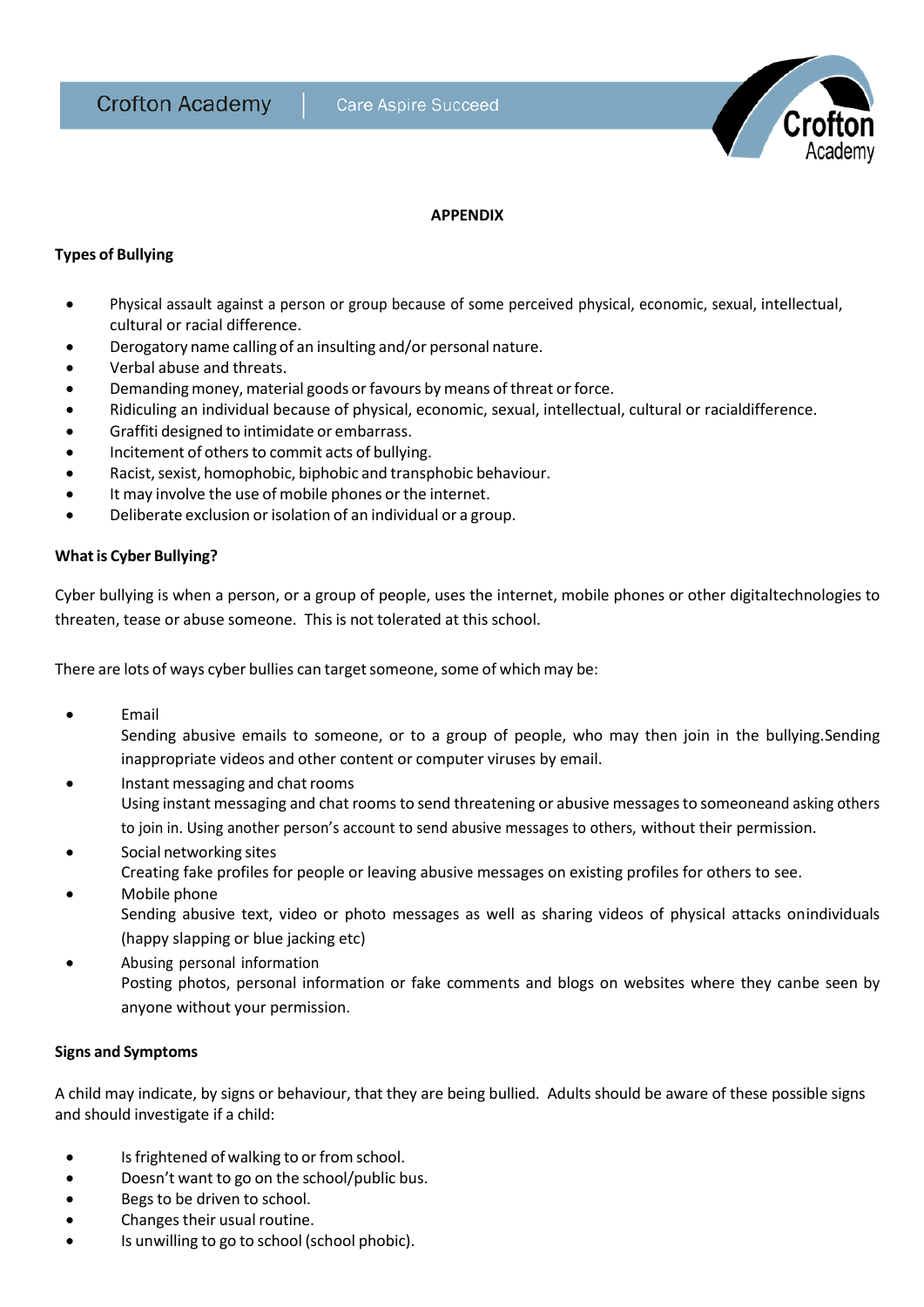- Begins to truant.
- Becomes withdrawn, anxious or lacking in confidence.
- Starts stammering.
- Attempts or threatens suicide or runs away.
- **•** Cries themselves to sleep at night or has nightmares.
- Feels ill in the morning.
- Beginsto perform poorly in school work.
- Comes home with clothestorn or books damaged.
- Has possessions which are damaged or "go missing".
- Asks for money or starts stealing money (to pay the bully).
- Has dinner or other monies continually "lost".
- Has unexplained cuts or bruises.
- Comes home really hungry (money/lunch has been stolen).
- Becomes aggressive, disruptive or unreasonable.
- Is bullying other children or siblings.
- Stops eating.
- Is frightened to say what's wrong.
- Givesimprobable excusesfor any of the above.
- Is afraid to use the internet or mobile phone.
- Is nervous and jumpy when a cyber message is received.

#### **Roles and Responsibilities**

Everyone involved in the life of the school must take responsibility for promoting a common anti-bullying approach by being supportive of each other, providing positive role models and conveying a clear understanding that we disapprove of unacceptable behaviour and by being clear that we follow the school rules.

The prime responsibility for all members of the school community is to report incidents of bullying and concerns they may have that someone is being bullied.

#### A) **Governors**

The school governing body is responsible for the Anti-Bullying Policy and for ensuring that it is regularly monitored and reviewed. The governing body will:

- Support the Headteacher and staff in the implementation of this policy.
- Be fully informed on matters concerning bullying.
- Regularly monitor incident reports and action taken to be aware of the effectiveness of this policy.

#### B) **Headteacher**

The Headteacher (Mr Peter Walker) isresponsible forimplementing the Anti-Bullying Policy and underthe Education and Inspections Act 2006 for ensuring that:

- Bullying behaviour is addressed in the school's behavioural policy.
- Bullying is addressed as an issue in the curriculum.
- All staff receive training that addresses bullying behaviour.
- A senior member of staff is appointed to be responsible for the monitoring of the policy and strategies.